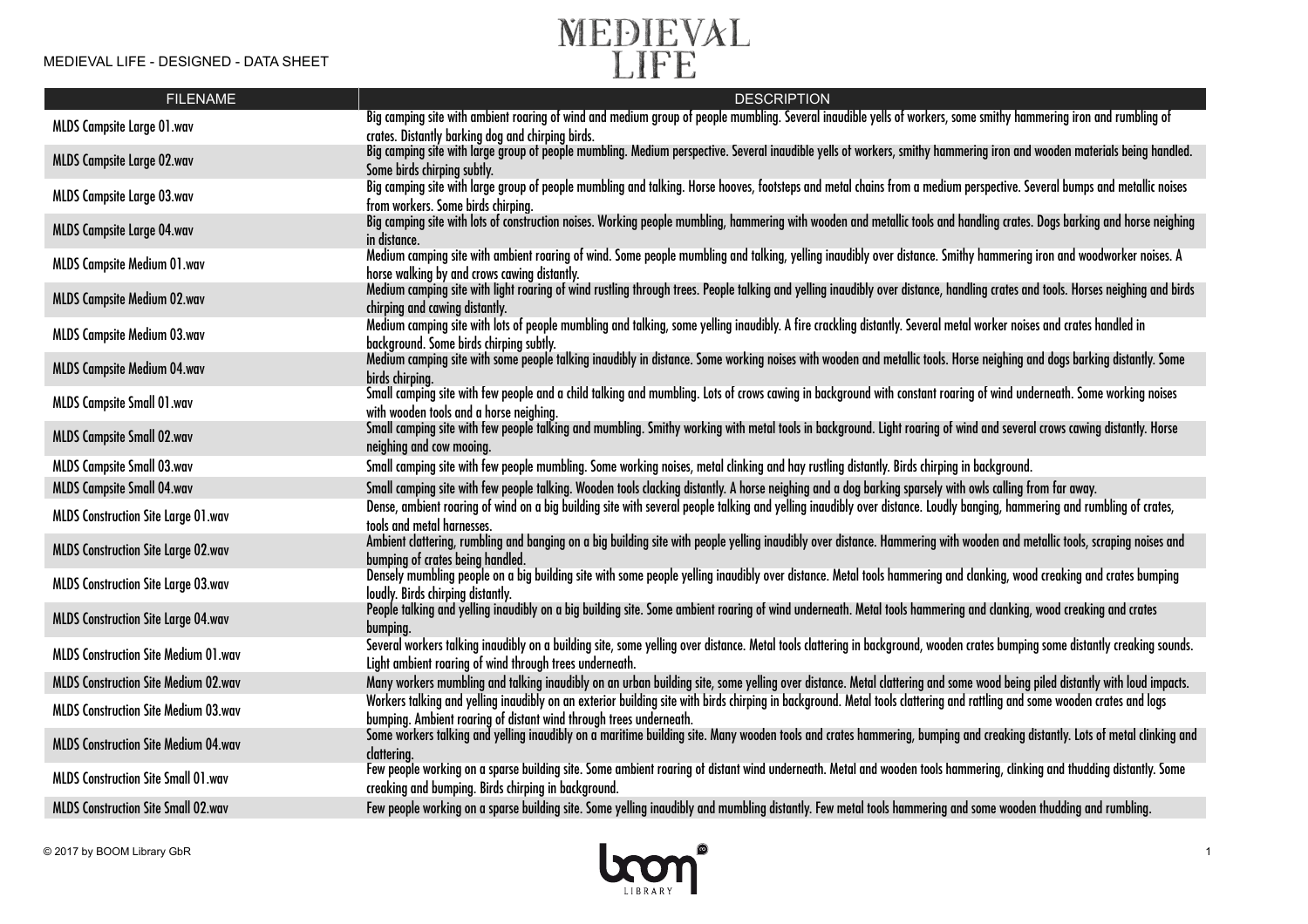

| <b>FILENAME</b>                            | <b>DESCRIPTION</b>                                                                                                                                                                                                                                               |
|--------------------------------------------|------------------------------------------------------------------------------------------------------------------------------------------------------------------------------------------------------------------------------------------------------------------|
| <b>MLDS Construction Site Small 03.wav</b> | Few people working on a sparse building site. Some inaudibly yelling. Carts clattering, wooden and metal tools hammering and clacking. Several birds chirping and cawing in<br>the distance.                                                                     |
| <b>MLDS Construction Site Small 04.wav</b> | Few people working on a sparse building site. Some inaudibly yelling. Wood creaking and small metal and wooden tools hammering and clacking distantly. Ambient roaring of<br>distant wind through trees underneath.                                              |
| <b>MLDS Courtyard Busy 01.wav</b>          | Crowd on an urban courtyard, mumbling densely with some talking and a child babbling inaudibly. Carts and a horse passing, footsteps and distant clattering. Wood rattling<br>far away. Some birds.                                                              |
| <b>MLDS Courtyard Busy 02.wav</b>          | Small crowd on an urban courtyard, mumbling lightly with some inaudibly talking. Distant metal clattering and shoveling, some wooden crates bumping while being handled.<br>A dog barking far away.                                                              |
| <b>MLDS Courtyard Busy 03.wav</b>          | Large crowd on an urban courtyard, mumbling densely with some inaudibly talking. Dog barking distantly and a horse neighing and walking. Some clattering, rustling and<br>wooden bumps in background. Few birds cawing.                                          |
| <b>MLDS Courtyard Busy 04.wav</b>          | Large crowd on an urban courtyard, mumbling densely with some inaudibly yelling and talking. Rustling and working with different tools in background. A church bell ringing<br>distantly. Some dishes clinking and metal cans clattering.                        |
| MLDS Courtyard Light 01.wav                | Slight ambient roaring of distant wind trough trees. Birds chirping, a dog barking and few people mumbling and working in distance. A church bell ringing from far away.<br>Some footsteps, bumping of wooden crates and clinking of metal tools.                |
| MLDS Courtyard Light 02.wav                | Few people and a child talking inaudibly in an urban courtyard. Several wooden tools and metal parts clattering far away. A church bell ringing and birds chirping distantly.                                                                                    |
| <b>MLDS Courtyard Light 03.wav</b>         | Small crowd mumbling on an urban courtyard. A child playing in distance. Horse hooves walking by and a dog barking far away. Few metal tools clinking and a wooden cart<br>being dragged by.                                                                     |
| MLDS Courtyard Light 04.wav                | Mostly female crowd talking and yelling inaudibly in an urban courtyard. Child whining in distance. Some wooden tools and crates bumping and creaking in background.<br>Water bucket being emptied on the street.                                                |
| <b>MLDS Farmyard Medium 01.wav</b>         | Working on a farmyard. Rooster crowing distantly, cows mooing and several other farm animals calling mixed up. Footsteps and wooden tool noises clattering throughout.                                                                                           |
| <b>MLDS Farmyard Medium 02.wav</b>         | Few people working on an open farmyard. Several birds chirping distantly with farm animals calling mixed up. Cows mooing and a horse neighing from a shed. Wooden tool<br>noises clattering and bumping occasionally.                                            |
| <b>MLDS Farmyard Medium 03.wav</b>         | Working on an open farmyard. Several birds chirping distantly with some farm animals calling occasionally. Cows mooing, rooster cawing and chicken cackling. Chopping wood<br>with an axe far away. Some bumping and cart noises.                                |
| <b>MLDS Farmyard Medium 04.wav</b>         | Working at a wooden farmhouse. Sheep bleating, pigs grunting and several other farm animals calling mixed up. Hammering and rumbling of wooden tools and crates. Birds<br>chirping and cawing in background.                                                     |
| MLDS Farmyard Small 01.wav                 | Sparse ambience of a small farmhouse with cows mooing, chicken cackling and several other farm animals calling mixed up. Hay rustling and wooden tools clattering with a<br>cart passing by.                                                                     |
| <b>MLDS Farmyard Small 02.wav</b>          | Sparse ambience of a small farmhouse in a forest. Sheep bleating, a dog barking far away. A person chopping wood in the distance. Lots of bird calls and a woodpecker<br>rattling distantly.                                                                     |
| <b>MLDS Farmyard Small 03.wav</b>          | Sparse ambience of a small farmhouse with several people working on the fields. Sheep bleating, a dog barking and several other farm animals calling mixed up. Subtly<br>mumbling, hammering on wood and bumping with crates, distantly.                         |
| <b>MLDS Farmyard Small 04.wav</b>          | Sparse ambience of a small farmhouse with different animals. Cows mooing, sheep bleating and several others calling mixed up. Few people working with wooden materials,<br>hammering and clattering subtly from far away. Birds chirping and cawing.             |
| MLDS Market Place Large 01.wav             | Densely mumbling peasant crowd on a big town square. Vendors yelling and shouting inaudibly from far away. Crates rumbling and iron materials clattering in background.<br>Some animals calling distantly.                                                       |
| MLDS Market Place Large 02.wav             | Light ambience of a big town square with lots of people mumbling. Several vendors yelling and shouting inaudibly from far away. Crates rumbling and iron materials<br>clattering in background. A horse neighing loudly and cows mooing distantly. Bell ringing. |
| MLDS Market Place Large 03.wav             | Densely mumbling peasant crowd on a big town square. Vendors yelling and shouting inaudibly from far away. Cows mooing, a horse neighing, a dog barking and sheep<br>bleating in distantly. Wooden rumbling in background.                                       |